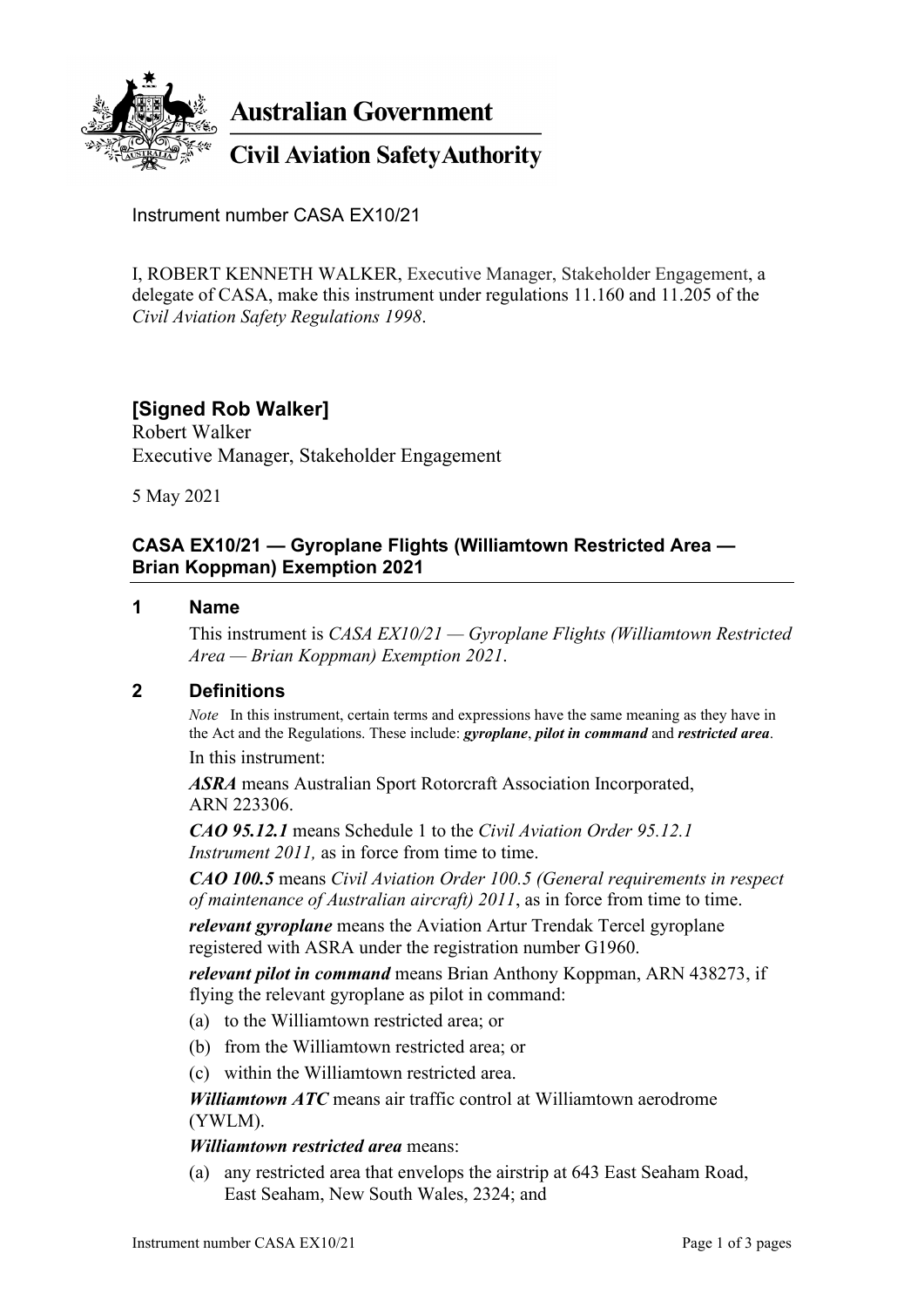(b) any restricted area that is connected to a restricted area mentioned in paragraph (a).

*Note* At the time this instrument commences, restricted areas are declared by the instrument titled *CASA OAR 060/20 – Designation of Prohibited, Restricted and Danger Areas – Declaration and Determination (Permanent PRDs) Instrument 2020*, available on the CASA website a[t https://www.casa.gov.au/sites/default/files/casa-instrument-oar-2020-60-designation](https://www.casa.gov.au/sites/default/files/casa-instrument-oar-2020-60-designation-prohibited-restricted-danger-areas-declaration-determination.pdf)[prohibited-restricted-danger-areas-declaration-determination.pdf](https://www.casa.gov.au/sites/default/files/casa-instrument-oar-2020-60-designation-prohibited-restricted-danger-areas-declaration-determination.pdf) and described in Schedule 1 to that instrument. Declarations of that kind are published by Airservices Australia in the *Designated Airspace Handbook* (part of the Aeronautical Information Package available on the Airservices Australia website at [www.airservicesaustralia.com/aip/aip.asp\)](https://www.airservicesaustralia.com/aip/aip.asp).

### **3 Exemptions**

- (1) The relevant pilot in command is exempt from compliance with:
	- (a) subregulation 140 (5) of CAR, to the extent that the subregulation prevents the relevant pilot in command from complying with a direction given by Williamtown ATC that is inconsistent with a condition specified in the notice declaring a restricted area mentioned in the definition of *Williamtown restricted area*; and
	- (b) subparagraphs 7.4 (a), (d) and (e) of CAO 95.12.1.

*Note* Under subregulation 140 (5) of CAR, the pilot in command of an aircraft must not fly the aircraft over a restricted area if the flight is not in accordance with conditions specified in the notice declaring the area to be a restricted area.

(2) The exemptions in subsection (1) are subject to the conditions mentioned in section 4.

### **4 Conditions**

- (1) The relevant pilot in command must:
	- (a) be a member of ASRA; and
	- (b) hold a current pilot certificate issued by ASRA; and
	- (c) ensure that the relevant gyroplane is currently registered with ASRA.
- (2) The relevant pilot in command must not commence a flight unless:
	- (a) Williamtown ATC has:
		- (i) given the relevant pilot in command approval for the flight; and
		- (ii) given the relevant pilot in command clearance on the track and altitude to be maintained during the flight; and
		- (iii) confirmed with the relevant pilot in command radio procedures and radiocommunication failure procedures; and
	- (b) the relevant pilot in command has agreed with Williamtown ATC on the radiocommunication failure procedures mentioned in subparagraph (a) (iii).
- (3) Before commencing a flight, the relevant pilot in command must ensure that the relevant gyroplane is equipped with:
	- (a) an operational radio capable of two-way communication with Williamtown ATC; and
	- (b) an altimeter tested in accordance with clause 4 of Appendix 1 to CAO 100.5; and
	- (c) a transponder that is:
		- (i) suitable for use in a restricted area; and
		- (ii) tested in accordance with clause 14 of Appendix 1 to CAO 100.5; and